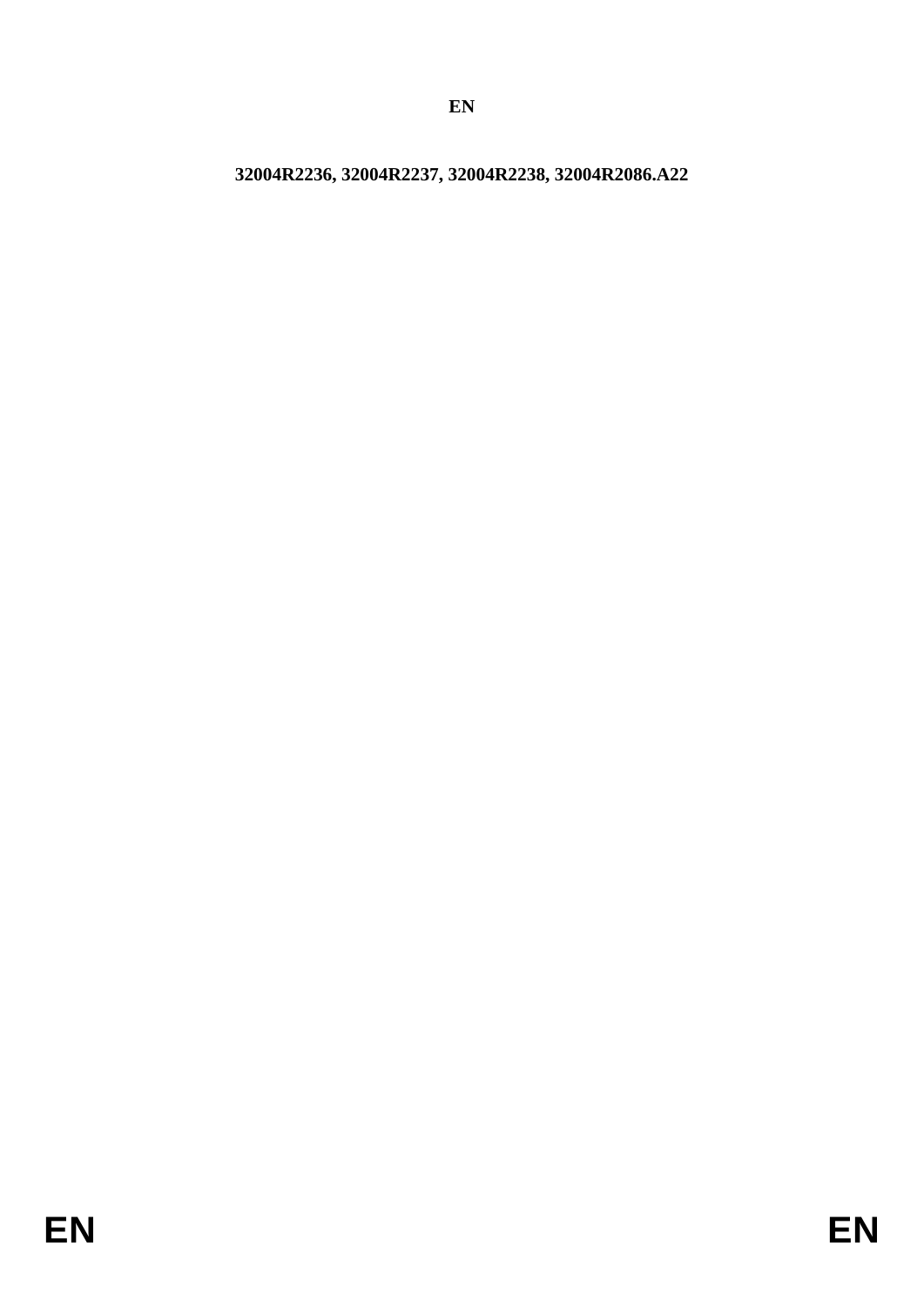# **DECISION OF THE EEA JOINT COMMITTEE No 71/2005**

### **of 29 April 2005**

#### **amending Annex XXII (Company law) to the EEA Agreement**

### THE EEA JOINT COMMITTEE,

Having regard to the Agreement on the European Economic Area, as amended by the Protocol adjusting the Agreement on the European Economic Area, hereinafter referred to as 'the Agreement', and in particular Article 98 thereof,

Whereas:

- (1) Annex XXII to the Agreement was amended by Decision of the EEA Joint Committee No [1](#page-1-0)76/2004 of 3 December 2004<sup>1</sup>.
- (2) Commission Regulation (EC) No 2086/2004 of 19 November 2004 amending Regulation (EC) No 1725/2003 on the adoption of certain international accounting standards in accordance with Regulation (EC) No 1606/2002 of the European Parliament and of the Council as regards the insertion of IAS  $39<sup>2</sup>$  is to be incorporated into the Agreement.
- (3) Commission Regulation (EC) No 2236/2004 of 29 December 2004 amending Regulation (EC) No 1725/2003 adopting certain international accounting standards in accordance with Regulation (EC) No 1606/2002 of the European Parliament and of the Council as regards International Financial Reporting Standards (IFRSs) Nos 1, 3 to 5, International Accounting Standards (IASs) Nos 1, 10, 12, 14, 16 to 19, 22, 27, 28, 31 to 41 and the interpretations by the Standard Interpretation Committee (SIC) Nos 9, 22, 28 and  $32<sup>3</sup>$  is to be incorporated into the Agreement.
- (4) Commission Regulation (EC) No 2237/2004 of 29 December 2004 amending Regulation (EC) No 1725/2003 adopting certain international accounting standards in accordance with Regulation (EC) No 1606/2002 of the European Parliament and of the Council, as regards IAS No  $32$  and IFRIC  $1<sup>4</sup>$  is to be incorporated into the Agreement.
- (5) Commission Regulation (EC) No 2238/2004 of 29 December 2004 amending Regulation (EC) No 1725/2003 adopting certain international accounting standards in accordance with Regulation (EC) No 1606/2002 of the European Parliament and of the Council, as regards IASs IFRS 1, IASs Nos 1 to 10, 12 to 17, 19 to 24, 27 to 38, 40

 $1$  OJ L 133, 26.5.2005, p. 31.

 $^{2}$  OJ L 363, 9.12.2004, p. 1.

<span id="page-1-0"></span> $3$  OJ L 392, 31.12.2004, p. 1.<br> $4$  OJ L 393, 31.12.2004, p. 1.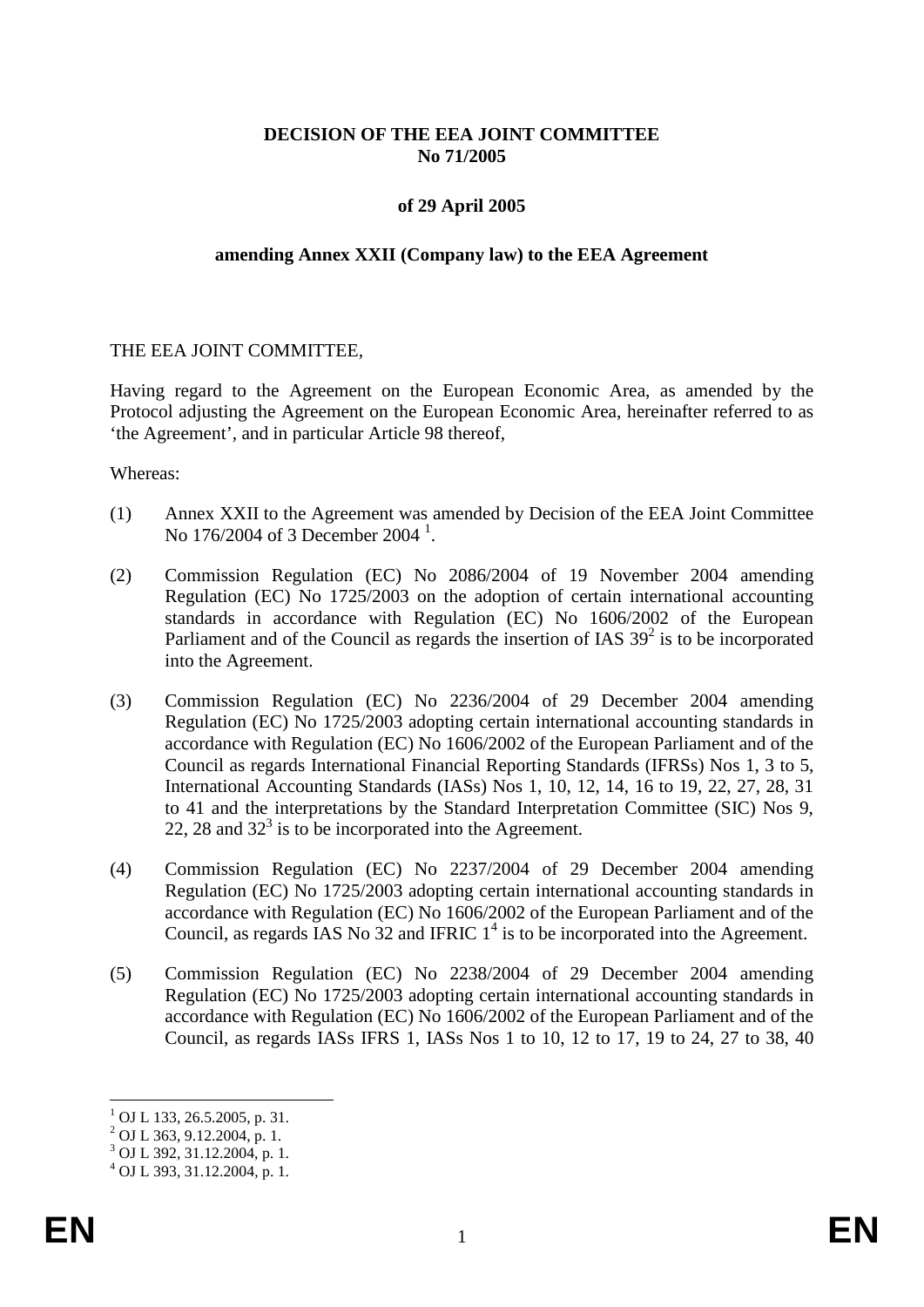and 41 and SIC Nos 1 to 7, 11 to 14, 18 to 27 and 30 to  $33<sup>5</sup>$  is to be incorporated into the Agreement,

HAS DECIDED AS FOLLOWS:

# *Article 1*

The following indents shall be added in point 10ba (Commission Regulation (EC) No 1725/2003) of Annex XXII to the Agreement:

- '- **32004 R 2086**: Commission Regulation (EC) No 2086/2004 of 19 November 2004 (OJ L 363, 9.12.2004, p. 1),
- **32004 R 2236**: Commission Regulation (EC) No 2236/2004 of 29 December 2004 (OJ L 392, 31.12.2004, p. 1),
- **32004 R 2237**: Commission Regulation (EC) No 2237/2004 of 29 December 2004 (OJ L 393, 31.12.2004, p. 1),
- **32004 R 2238**: Commission Regulation (EC) No 2238/2004 of 29 December 2004 (OJ L 394, 31.12.2004, p. 1).'

### *Article 2*

The texts of Regulations (EC) Nos 2086/2004, 2236/2004, 2237/2004 and 2238/2004 in the Icelandic and Norwegian languages, to be published in the EEA Supplement to the *Official Journal of the European Union*, shall be authentic.

# *Article 3*

This Decision shall enter into force 20 days after its adoption, provided that all the notifications under Article 103(1) of the Agreement have been made to the EEA Joint Committee<sup>\*</sup>.

### *Article 4*

This Decision shall be published in the EEA Section of, and in the EEA Supplement to, the *Official Journal of the European Union*.

Done at Brussels, 29 April 2005.

*For the EEA Joint Committee The President*

 $<sup>5</sup>$  OJ L 394, 31.12.2004, p. 1.</sup>

<sup>\*</sup> Constitutional requirements indicated.